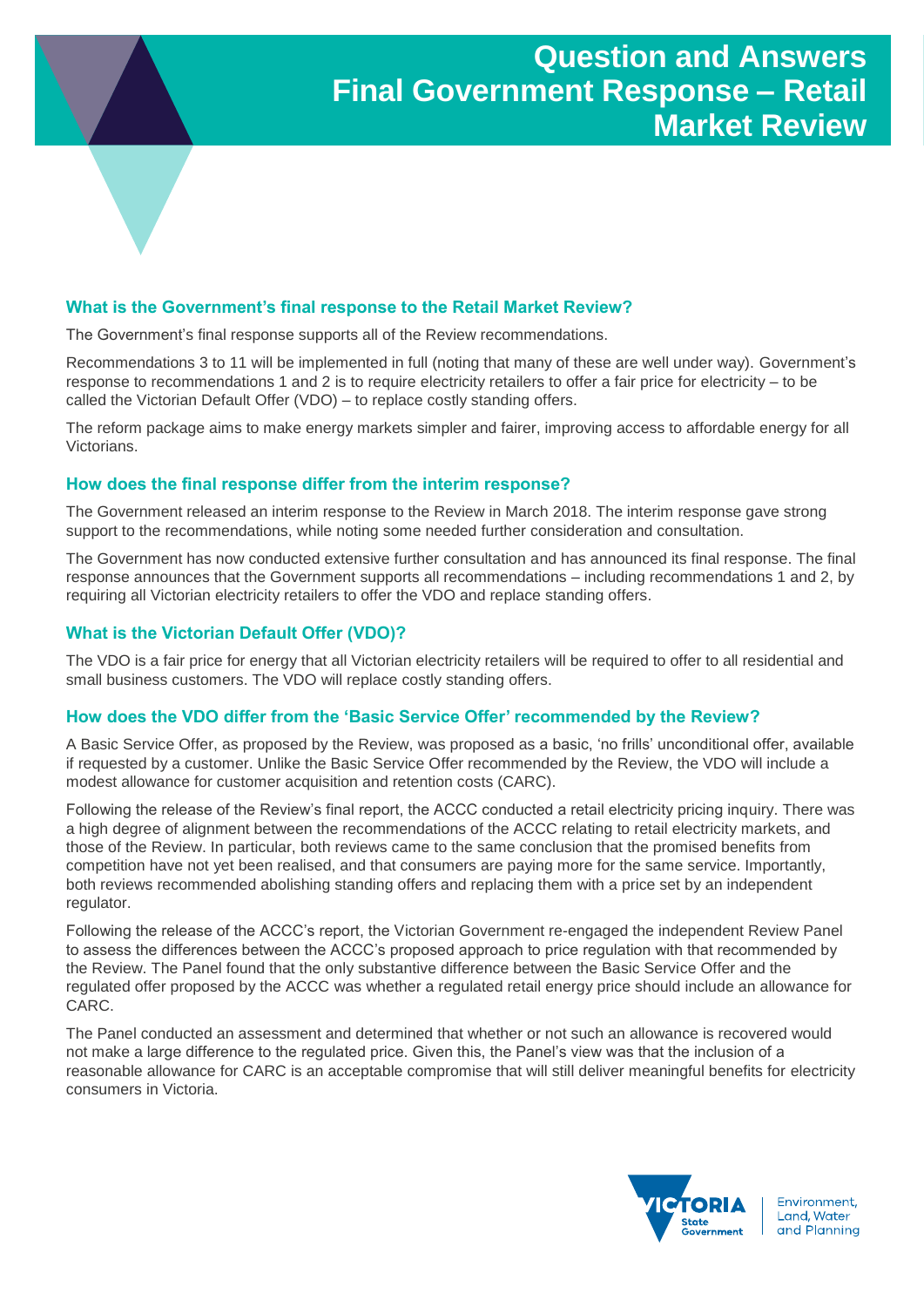# **Why is the VDO being introduced and how will it benefit consumers?**

The introduction of a default offer was recommended by both the Victorian Review and the ACCC review. Both reviews found that deregulated electricity markets have not delivered the promised benefits to consumers and that strong intervention is required.

The objectives of the VDO are to:

- provide a simple, trusted and reasonably priced electricity option for consumers unable or unwilling to engage in the retail electricity market; and
- provide a clear price signal to the market for consumers engaging in the market to transparently evaluate the value of other retail market offers.

# **When will the VDO be in place?**

The Government will legislate for the VDO to be implemented from 1 July 2019.

# **How does the VDO interact with the Commonwealth Government's recent announcements on electricity price regulation?**

Victoria's position is that energy pricing matters should be left to the States. This is consistent with the intergovernmental agreement entered into between all States, Territories and the Commonwealth providing that retail energy pricing is a matter for States and Territories.

#### **What is the government's response to recommendation 4 – clearer contracting practices?**

The final government response supports this recommendation, and the Government will direct the Essential Services Commission to review the Energy Retail Code to give effect to these recommendations.

#### **How has the Government progressed the remaining Review recommendations (which were supported in the interim response)?**

The Government supports and has progressed the other recommendations of the review, including by:

- raising community awareness of the Victorian Energy Compare website through its \$50 Power Saving Bonus program, which encourages Victorian households to seek out a better electricity deal on the independent government website;
- supporting vulnerable families by increasing the cap on payments under the Utility Relief Grant Scheme from \$500 to \$650 and by commissioning an Energy Brokerage Service pilot program to help these families find more suitable energy offers; and
- directing the Essential Services Commission to:
	- transform energy retailer marketing practices with regulatory changes to put consumers in charge;
	- become a stronger market watchdog which will alert government when the market is not working in consumers' best interest; and
	- account for new business models of service provision.

#### **What did the Victorian Review find?**

In November 2016, the Victorian Government announced an independent bipartisan review of Victoria's electricity and gas retail markets, to examine the operation of the Victorian electricity and gas retail markets and provide options to improve outcomes for consumers. The Review Panel, comprising Professor John Thwaites, Terry Mulder and Patricia Faulkner AO, provided its report in August 2017.

The Review found that, despite more than 15 years of competition, Victoria's electricity and gas retail markets have not delivered the promised benefits to consumers, that Victorian householders are paying more than they should